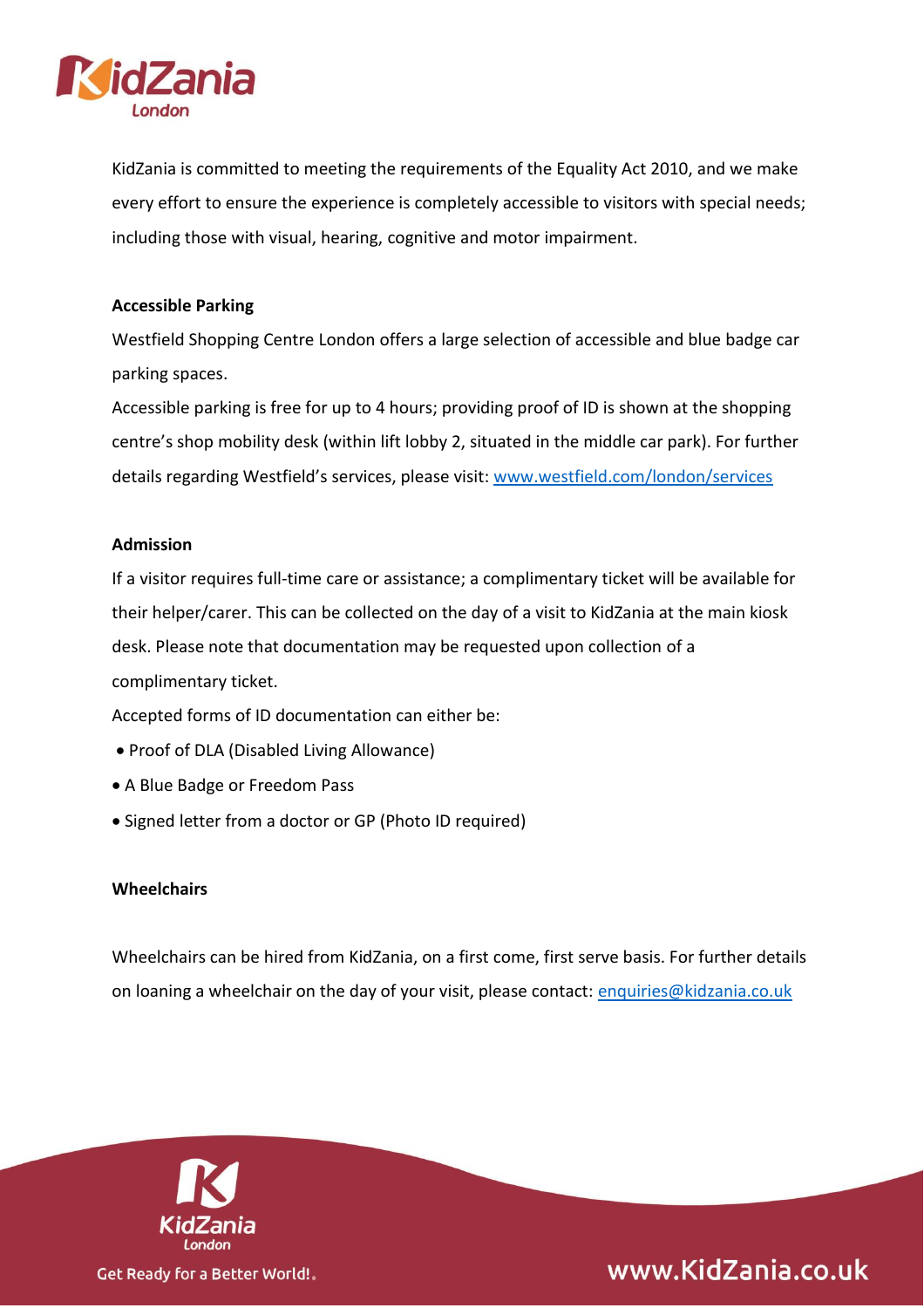

# **Getting Around**

KidZania is entirely accessible to wheelchair users, with lifts and escalators available to enter the facility. Once in the city; lifts are located near Immigration and The Hospital establishment.

Due the nature of some activities, visitors will need to be ambulant or carers must be able to provide extra assistance in the following establishments:

- Fire Station (Due to boarding vehicles)
- Hospital (Due to boarding vehicles)
- City Tour Bus (Due to boarding vehicles)
- Air Conditioning (Strenuous activity)

#### **Awareness Wristbands**

KidZania appreciates that not all disabilities are visible; therefore visitors have the option of wearing a free Awareness Wristband, which allows staff to easily identify where extra assistance and care may be required with visitors; particularly when dealing with evacuation procedures or emergency situations.

#### **Hearing Impairment**

All activities are equipped with a 'Help Hearing Guide' - a read-a-long guide for visitors with hearing impairments. This is a free service and can be obtained by an activity staff member on the day of your visit. Please note, that for visitors with hearing impairments, selected establishments provide video screens; fitted with English, subtitled content.



www.KidZania.co.uk